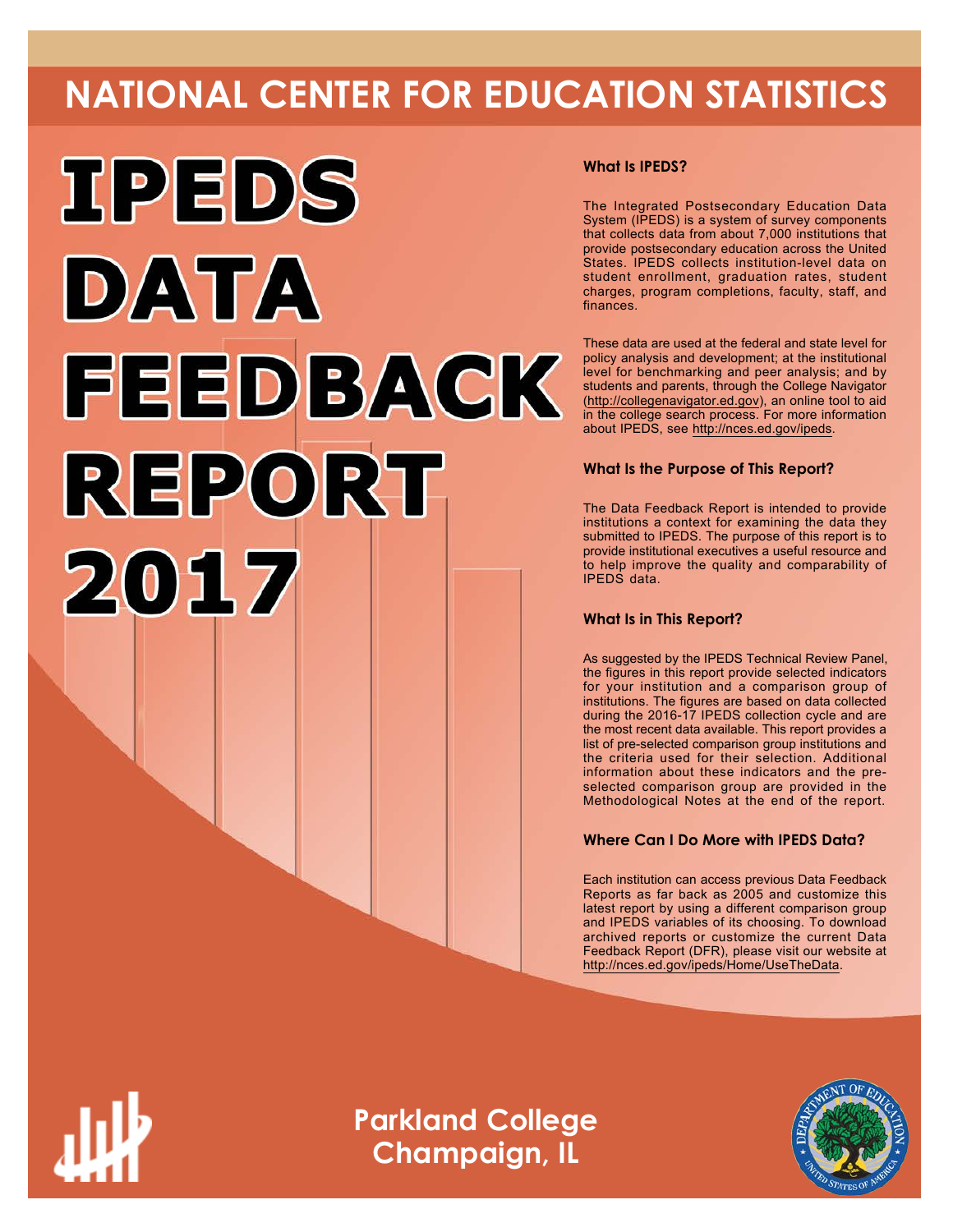#### **COMPARISON GROUP**

Comparison group data are included to provide a context for interpreting your institution's statistics. If your institution did not define a custom comparison group for this report by July 14, 2017 NCES selected a comparison group for you. (In this case, the characteristics used to define the comparison group appears below.) The Customize Data Feedback Report functionality on the IPEDS Data Center at this provided link [\(http://nces.ed.gov/ipeds/datacenter/\)](http://nces.ed.gov/ipeds/datacenter/) can be used to reproduce the figures in this report using different peer groups.

Using some of your institution's characteristics, a group of comparison institutions was selected for you. The characteristics include Associate's Colleges: High Career & Technical-High Nontraditional, public and enrollment of a similar size. This comparison group includes the following 28 institutions:

- Arapahoe Community College (Littleton, CO)
- Bates Technical College (Tacoma, WA)
- Central Community College (Grand Island, NE)
- City Colleges of Chicago-Kennedy-King College (Chicago, IL)
- City Colleges of Chicago-Malcolm X College (Chicago, IL)
- City Colleges of Chicago-Richard J Daley College (Chicago, IL)
- Cochise County Community College District (Sierra Vista, AZ)
- College of Lake County (Grayslake, IL)
- Elgin Community College (Elgin, IL)
- Fox Valley Technical College (Appleton, WI)
- GateWay Community College (Phoenix, AZ)
- Gateway Technical College (Kenosha, WI)
- John A Logan College (Carterville, IL) Kaskaskia College (Centralia, IL)
- Lake Land College (Mattoon, IL)
- Lincoln Land Community College (Springfield, IL)
- Merritt College (Oakland, CA)
- Northcentral Technical College (Wausau, WI)
- Northeast Iowa Community College (Calmar, IA)
- Prairie State College (Chicago Heights, IL)
- Rio Salado College (Tempe, AZ)
- South Louisiana Community College (Lafayette, LA)
- Southeast Community College Area (Lincoln, NE)
- Southwestern Illinois College (Belleville, IL)
- St Philip's College (San Antonio, TX)
- Walla Walla Community College (Walla Walla, WA)
- Waukesha County Technical College (Pewaukee, WI)
- Western Iowa Tech Community College (Sioux City, IA)

#### **The figures in this report have been organized and ordered into the following topic areas:**

| 1) Admissions (only for non-open-admissions schools) | [No charts applicable]             |                |
|------------------------------------------------------|------------------------------------|----------------|
| 2) Student Enrollment                                | Fig. 1 and 2                       | Pg. 3          |
| 3) Awards                                            | Fig. 3                             | Pq. 3          |
| 4) Charges and Net Price                             | Fig. 4 and $5$                     | Pg. 4          |
| 5) Student Financial Aid                             | Fig. 6, 7, 8 and 9                 | Pg. 4 and 5    |
| 6) Military Benefits*                                | [No charts applicable]             |                |
| 7) Retention and Graduation Rates                    | Fig. 10, 11, 12, 13, 14, 15 and 16 | Pg. 5, 6 and 7 |
| 8) Finance                                           | Fig. 17 and 18                     | Pg. 8          |
| 9) Staff                                             | Fig. 19 and 20                     | Pq. 8          |
| 10) Libraries*                                       | [No charts applicable]             |                |

\*These figures only appear in customized Data Feedback Reports (DFR), which are available through Use the Data portal on the IPEDS website.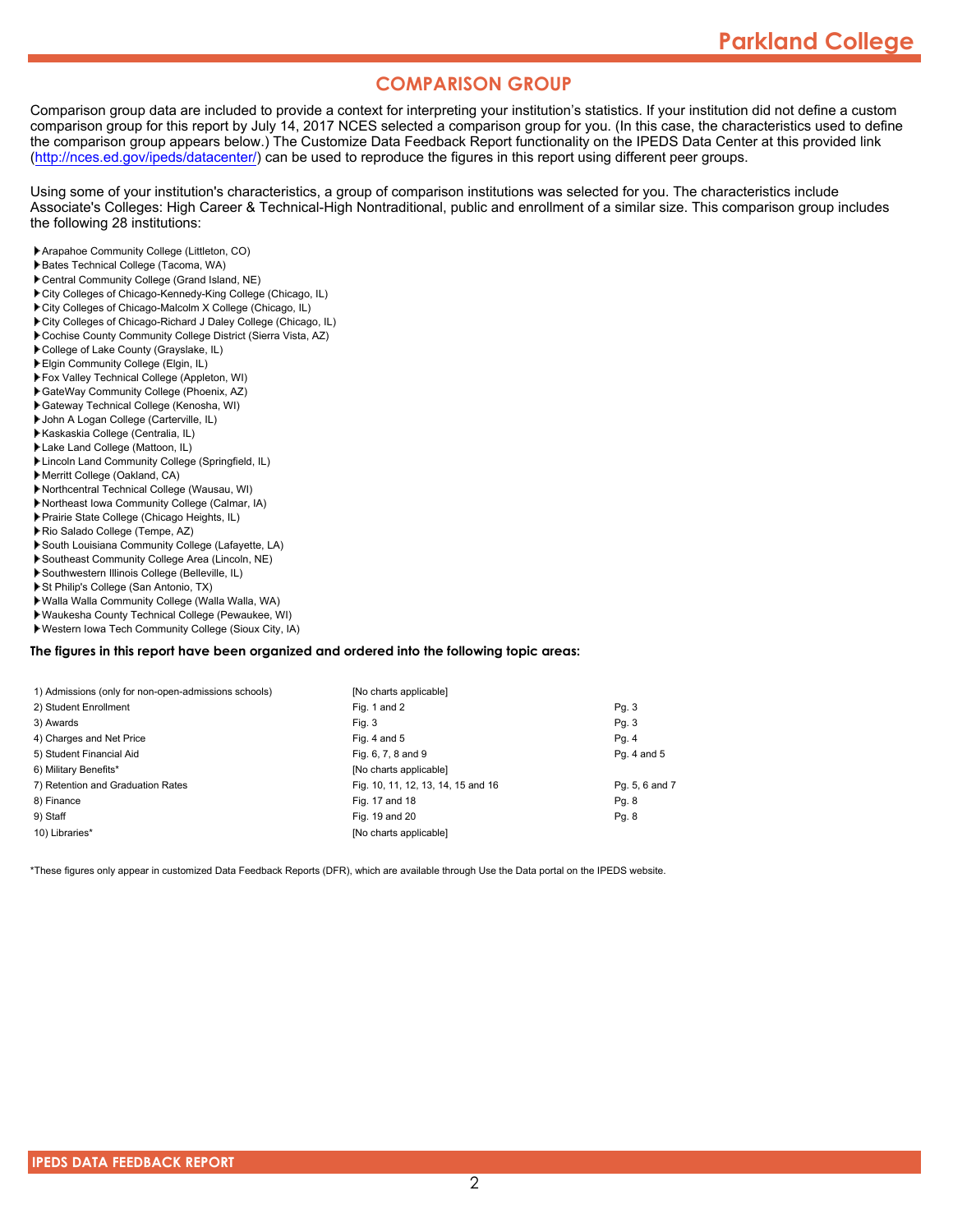



NOTE: For more information about disaggregation of data by race and ethnicity, see the Methodological Notes. Median values for the comparison group will not add to 100%. See "Use of Median Values for Comparison Group" for how median values are determined. N is the number of institutions in the comparison group. SOURCE: U.S. Department of Education, National Center for Education Statistics, Integrated Postsecondary Education Data System (IPEDS): Spring 2017, Fall Enrollment component.

#### **Figure 2. Unduplicated 12-month headcount (2015-16), total FTE enrollment (2015-16), and full- and part-time fall enrollment (Fall 2016)**

#### **Figure 3. Number of subbaccalaureate degrees and certificates awarded, by level: 2015-16**



NOTE: For details on calculating full-time equivalent (FTE) enrollment, see Calculating FTE in the Methodological Notes. N is the number of institutions in the comparison group. SOURCE: U.S. Department of Education, National Center for Education Statistics, Integrated Postsecondary Education Data System (IPEDS): Fall 2016, 12-month Enrollment component and Spring 2017, Fall Enrollment component.



NOTE: N is the number of institutions in the comparison group.

SOURCE: U.S. Department of Education, National Center for Education Statistics, Integrated Postsecondary Education Data System (IPEDS): Fall 2016, Completions component.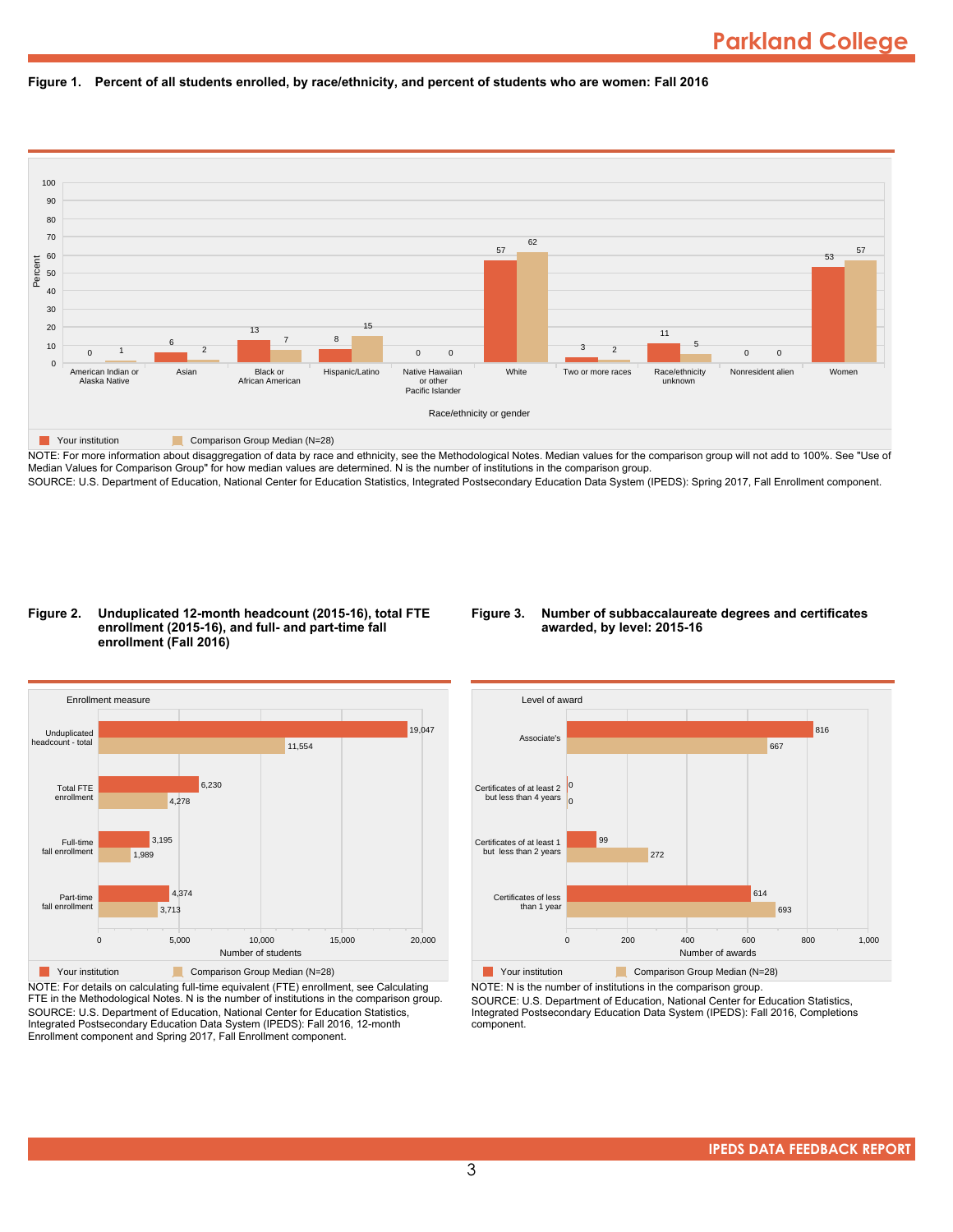## **Parkland College**

**Figure 4. Academic year tuition and required fees for full-time, first -time degree/certificate-seeking undergraduates: 2013-14 to 2016-17**



NOTE: The tuition and required fees shown here are the lowest reported from the categories of in-district, in-state, and out-of-state. N is the number of institutions in the comparison group.

SOURCE: U.S. Department of Education, National Center for Education Statistics, Integrated Postsecondary Education Data System (IPEDS): Fall 2016, Institutional Characteristics component.

**Figure 6. Percent of full-time, first-time degree/certificate-seeking undergraduate students who were awarded grant or scholarship aid from the federal government, state/local government, or the institution, or loans, by type of aid: 2015-16**



NOTE: Any grant aid above includes grant or scholarship aid awarded from the federal government, state/local government, or the institution. Federal grants includes Pell grants and other federal grants. Any loans includes federal loans and other loans awarded to students. For details on how students are counted for financial aid reporting, see Cohort Determination in the Methodological Notes. N is the number of institutions in the comparison group.

SOURCE: U.S. Department of Education, National Center for Education Statistics, Integrated Postsecondary Education Data System (IPEDS): Winter 2016-17, Student Financial Aid component.

#### **Figure 5. Average net price of attendance for full-time, first-time degree/certificate-seeking undergraduate students, who were awarded grant or scholarship aid: 2013-14 to 2015- 16**



NOTE: Average net price is for full-time, first-time degree/certificate-seeking undergraduate students and is generated by subtracting the average amount of federal, state/local government, and institutional grant and scholarship awarded aid from the total cost of attendance. Total cost of attendance is the sum of published tuition and required fees, books and supplies, and the average room and board and other expenses. For details, see the Methodological Notes. N is the number of institutions in the comparison group.

SOURCE: U.S. Department of Education, National Center for Education Statistics, Integrated Postsecondary Education Data System (IPEDS): Fall 2016, Institutional Characteristics component and Winter 2016-17, Student Financial Aid component.





**Table Your institution** Comparison Group Median

NOTE: Any grant aid above includes grant or scholarship aid awarded from the federal government, state/local government, or the institution. Federal grants includes Pell grants and other federal grants. Any loans includes federal loans and other loans awarded to students. Average amounts of aid were calculated by dividing the total aid awarded by the total number of recipients in each institution. N is the number of institutions in the comparison group.

SOURCE: U.S. Department of Education, National Center for Education Statistics, Integrated Postsecondary Education Data System (IPEDS): Winter 2016-17, Student Financial Aid component.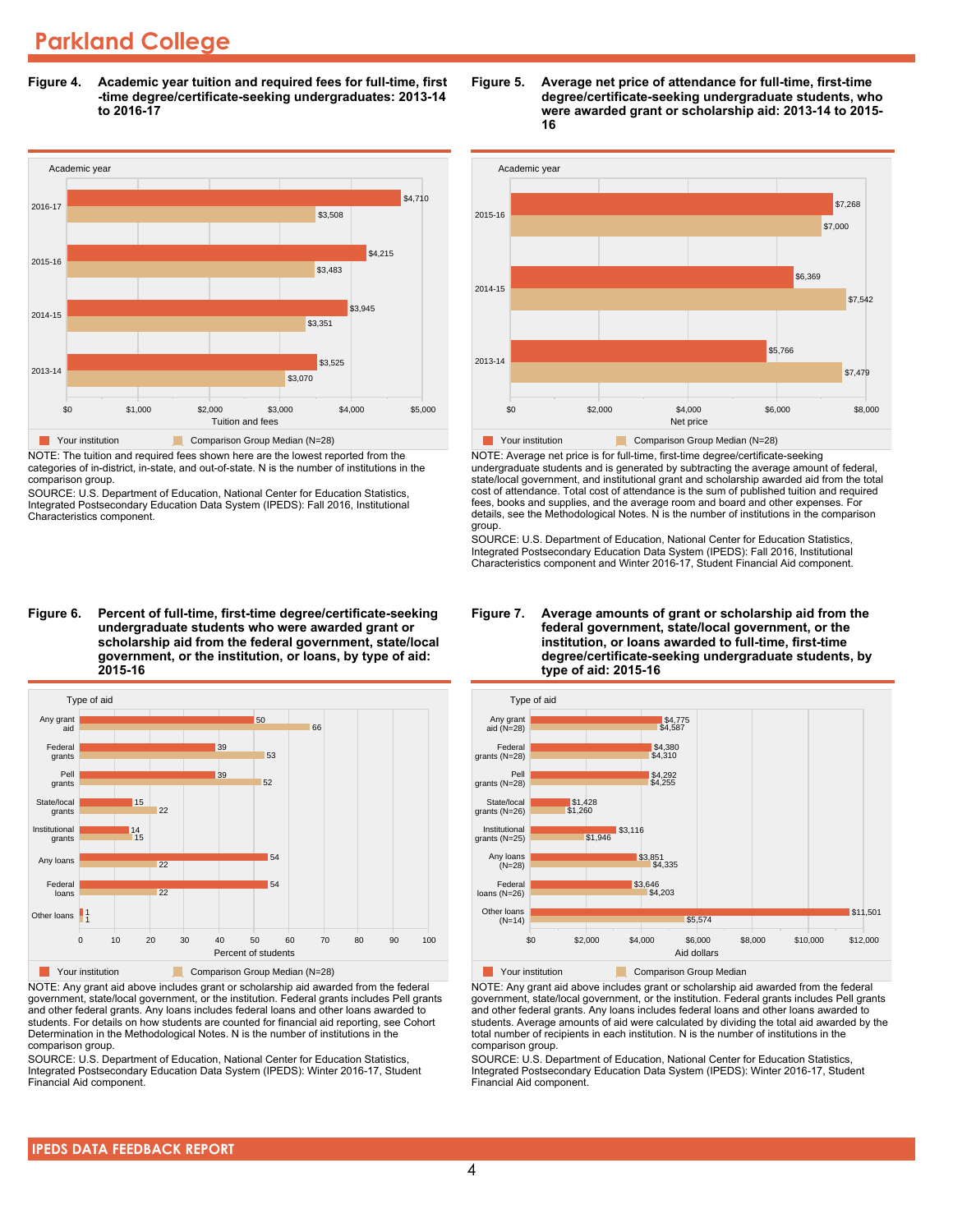**Figure 8. Percent of all undergraduates awarded aid, by type of aid: 2015-16**

**Figure 9. Average amount of aid awarded to all undergraduates, by type of aid: 2015-16**



NOTE: Any grant aid above includes grant or scholarship aid awarded from the federal government, state/local government, the institution, or other sources. Federal loans includes only federal loans awarded to students. N is the number of institutions in the comparison group.

SOURCE: U.S. Department of Education, National Center for Education Statistics, Integrated Postsecondary Education Data System (IPEDS): Winter 2016-17, Student Financial Aid component.



NOTE: Any grant aid above includes grant or scholarship aid from the federal government, state/local government, the institution, or other sources. Federal loans includes federal loans to students. Average amounts of aid were calculated by dividing the total aid awarded by the total number of recipients in each institution. N is the number of institutions in the comparison group.

SOURCE: U.S. Department of Education, National Center for Education Statistics, Integrated Postsecondary Education Data System (IPEDS): Winter 2016-17, Student Financial Aid component.

#### **Figure 10. Retention rates of full-time, first time degree/certificate seeking students: Fall 2015 cohort**



NOTE: Retention rates are measured from the fall of first enrollment to the following fall. Academic reporting institutions report retention data as of the institution's official fall reporting date or as of October 15, 2015. Program reporters determine the cohort with enrollment any time between August 1-October 31, 2015 and retention based on August 1, 2016. For more details, see the Methodological Notes. N is the number of institutions in the comparison group.

SOURCE: U.S. Department of Education, National Center for Education Statistics, Integrated Postsecondary Education Data System (IPEDS): Spring 2017, Fall Enrollment component.

#### **Figure 11. Graduation and transfer-out rates of full-time, first-time degree/certificate-seeking undergraduates within 150% of normal time to program completion: 2013 cohort**



NOTE: Graduation rate cohort includes all full-time, first-time degree/certificate-seeking undergraduate students. Graduation and transfer-out rates are the Student Right-to-Know rates. Only institutions with mission to prepare students to transfer are required to report transfer out. For more details, see the Methodological Notes. N is the number of institutions in the comparison group.

SOURCE: U.S. Department of Education, National Center for Education Statistics, Integrated Postsecondary Education Data System (IPEDS): Winter 2016-17, Graduation Rates component.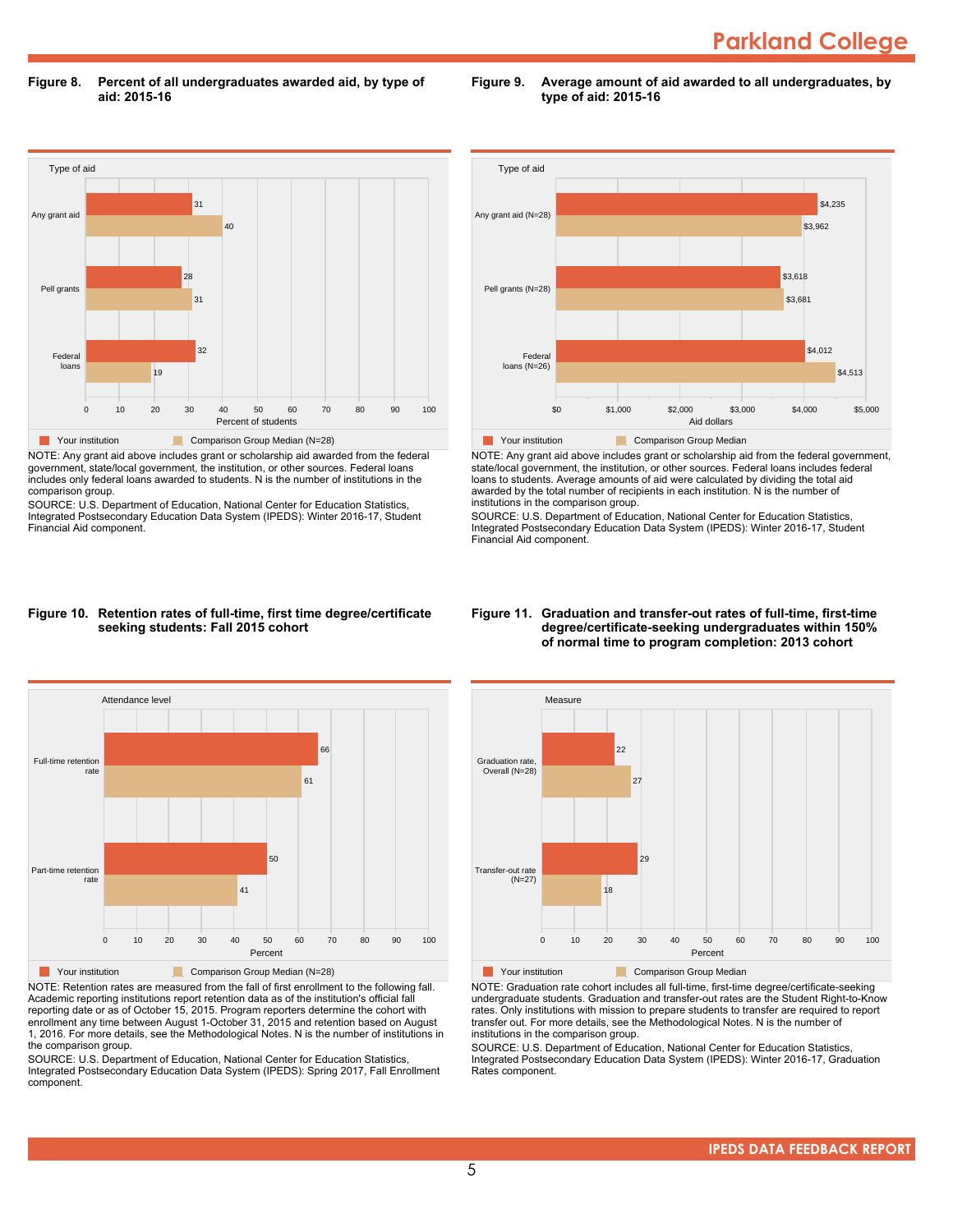**Figure 12. Graduation rates of full-time, first-time degree/certificate-seeking undergraduates within 150% of normal time to program completion, by race/ethnicity: 2013 cohort**



NOTE: For more information about disaggregation of data by race and ethnicity, see the Methodological Notes. The graduation rates are the Student Right-to-Know (SRK) rates. Median values for the comparison group will not add to 100%. N is the number of institutions in the comparison group.

SOURCE: U.S. Department of Education, National Center for Education Statistics, Integrated Postsecondary Education Data System (IPEDS): Winter 2016-17, Graduation Rates component.

#### **Figure 13. Graduation rates of full-time, first-time degree/certificateseeking undergraduates within normal time, and 150% and 200% of normal time to completion: 2012 cohort**

#### **Figure 14. Graduation rates of full-time, first-time degree/certificateseeking undergraduates within 150% of normal time to program completion, by financial aid type: 2013 cohort**



NOTE: The 150% graduation rate is the Student Right-to-Know (SRK) rates; the Normal time and 200% rates are calculated using the same methodology. For details, see the Methodological Notes. N is the number of institutions in the comparison group. SOURCE: U.S. Department of Education, National Center for Education Statistics, Integrated Postsecondary Education Data System (IPEDS): Winter 2016-17, 200% Graduation Rates component.



NOTE: Graduation rate cohort includes all full-time, first-time degree/certificate-seeking undergraduate students. Data were collected on those students, who at entry of the cohort, were awarded a Pell Grant and students who were awarded a Subsidized Stafford loan, but did not receive a Pell Grant. Graduation rates are the Student Right-to-Know rates. Only institutions with mission to prepare students to transfer are required to report transfer out. For more details, see the Methodological Notes. N is the number of institutions in the comparison group.

SOURCE: U.S. Department of Education, National Center for Education Statistics, Integrated Postsecondary Education Data System (IPEDS): Winter 2016-17, Graduation Rates component.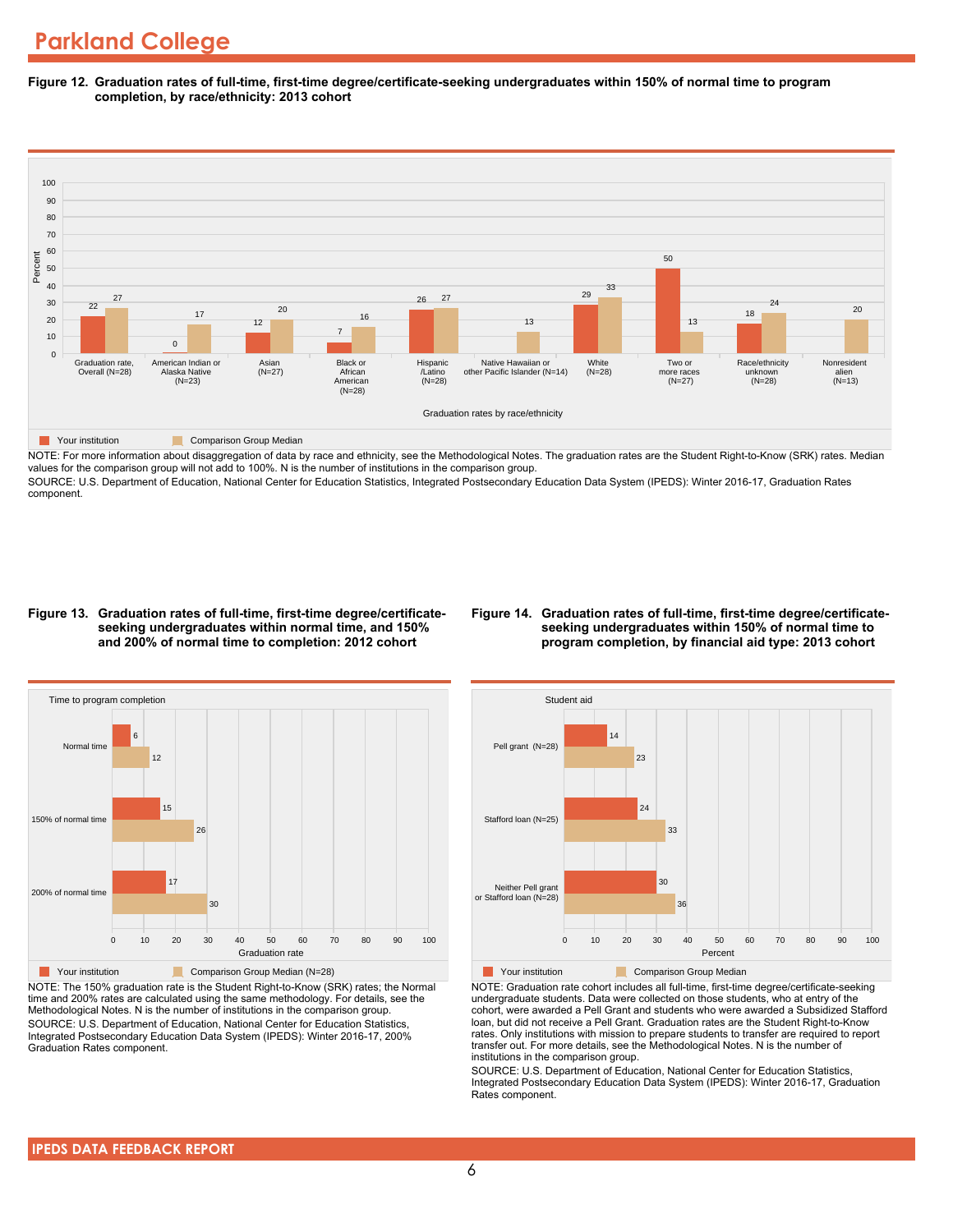#### **Figure 15. Award and enrollment rates of full-time, degree/certificate-seeking undergraduates after 8 years of entry, by prior postsecondary experience: 2008 cohort**



NOTE: Award and enrollment measures are measured from eight years after entering the institution into one of four degree/certificate-seeking undergraduate student cohort (First-time, full-time; First-time, part-time; Non-first-time, full-time; and Non-first-time, part-time). Academic reporting institutions report outcome data as of the institution's official fall reporting date or as of October 15, 2015. Program reporters determine the cohort with enrollment any time between September 1, 2007 and August 31, 2008. For more details, see the Methodological Notes. N is the number of institutions in the comparison group.

SOURCE: U.S. Department of Education, National Center for Education Statistics, Integrated Postsecondary Education Data System (IPEDS): Winter 2016-17, Outcome Measures component.

#### **Figure 16. Award and enrollment rates of part-time, degree/certificate-seeking undergraduates after 8 years of entry, by prior postsecondary experience: 2008 cohort**



NOTE: Award and enrollment measures are measured from eight years after entering the institution into one of four degree/certificate-seeking undergraduate student cohort (First-time, full-time; First-time, part-time; Non-first-time, full-time; and Non-first-time, part-time). Academic reporting institutions report outcome data as of the institution's official fall reporting date or as of October 15, 2015. Program reporters determine the cohort with enrollment any time between September 1, 2007 and August 31, 2008. For more details, see the Methodological Notes. N is the number of institutions in the comparison group.

SOURCE: U.S. Department of Education, National Center for Education Statistics, Integrated Postsecondary Education Data System (IPEDS): Winter 2016-17, Outcome Measures component.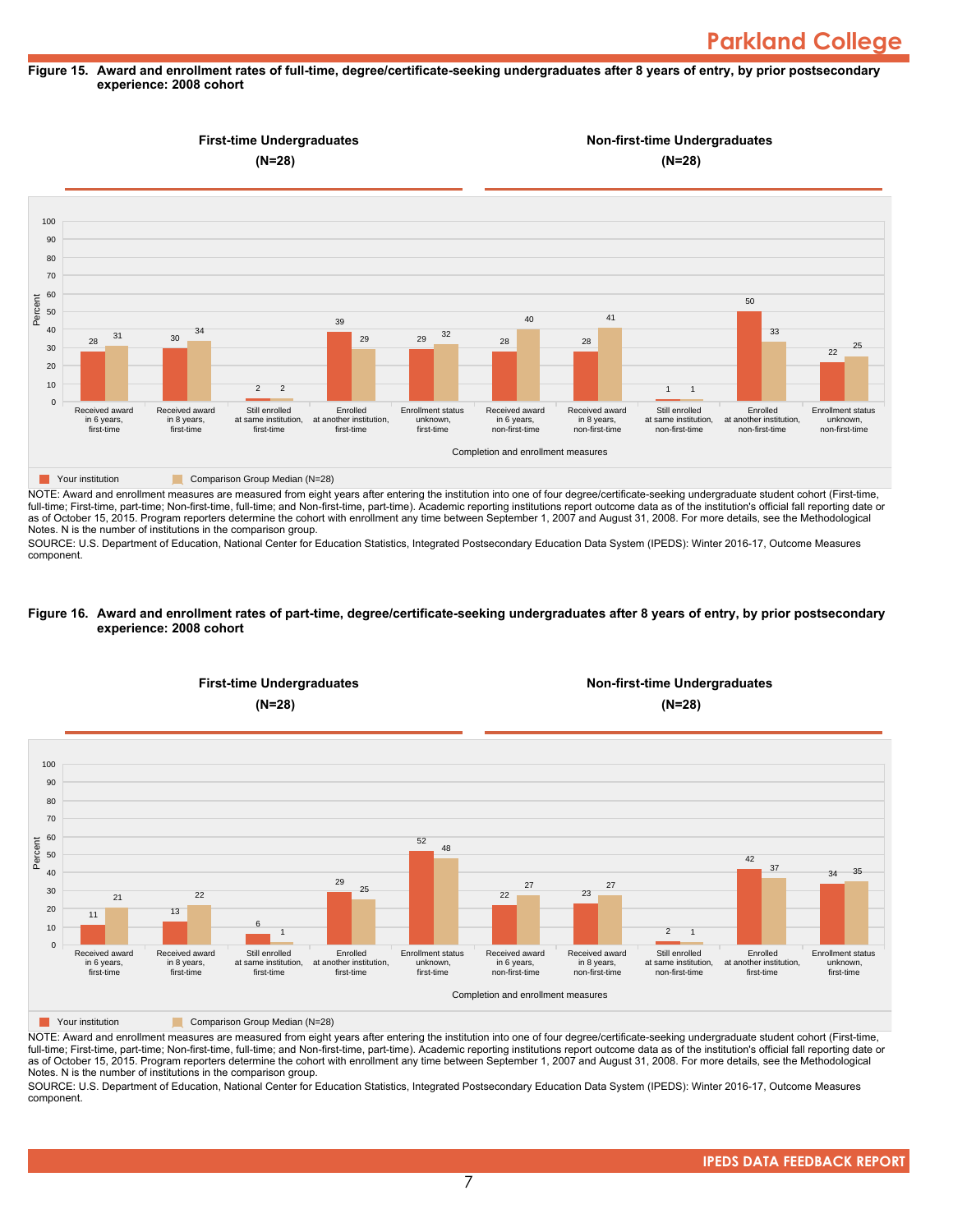### **Parkland College**

**Figure 17. Percent distribution of core revenues, by source: Fiscal year 2016**



NOTE: The comparison group median is based on those members of the comparison group that report finance data using the same accounting standards as the comparison institution. For more information, see the Methodological Notes. N is the number of institutions in the comparison group.

SOURCE: U.S. Department of Education, National Center for Education Statistics, Integrated Postsecondary Education Data System (IPEDS): Spring 2017, Finance component.



**Figure 18. Core expenses per FTE enrollment, by function: Fiscal**

**year 2016**



NOTE: Expenses per full-time equivalent (FTE) enrollment, particularly instruction, may be inflated because finance data includes all core expenses while FTE reflects credit activity only. For details on calculating FTE enrollment and a detailed definition of core expenses, see the Methodological Notes. N is the number of institutions in the comparison group. SOURCE: U.S. Department of Education, National Center for Education Statistics, Integrated Postsecondary Education Data System (IPEDS): Fall 2016, 12-month Enrollment component and Spring 2017, Finance component.

#### **Figure 19. Full-time equivalent staff, by occupational category: Fall 2016**



NOTE: Graduate assistants are not included. For calculation details, see the Methodological Notes. N is the number of institutions in the comparison group. SOURCE: U.S. Department of Education, National Center for Education Statistics, Integrated Postsecondary Education Data System (IPEDS): Spring 2017, Human Resources component.

#### **Figure 20. Average salaries of full-time instructional non-medical staff equated to 9-months worked, by academic rank: Academic year 2016-17**



NOTE: See Methodology Notes for more details on average salary. N is the number of institutions in the comparison group. Medians are not reported for comparison groups with less than three values.

SOURCE: U.S. Department of Education, National Center for Education Statistics, Integrated Postsecondary Education Data System (IPEDS): Spring 2017, Human Resources component.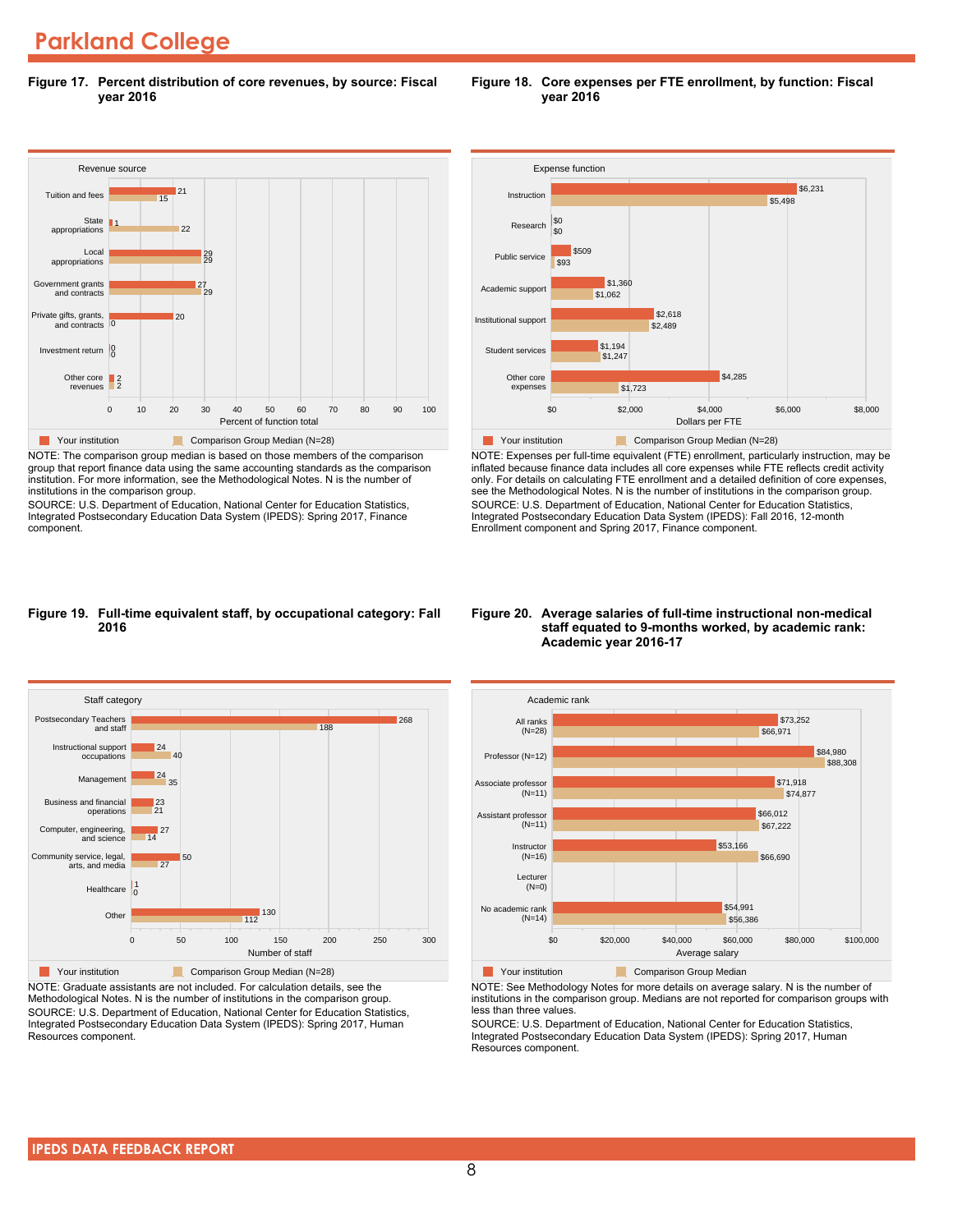### **METHODOLOGICAL NOTES**

#### **Overview**

This report is based on data supplied by institutions to IPEDS during 2016-17 data collection year. Response rates exceeded 99% for most surveys. IPEDS First Look reports at <http://nces.ed.gov/pubsearch/getpubcats.asp?sid=010> provide some information on aggregate institutional responses.

#### **Use of Median Values for Comparison Group**

This report compares your institution's data to the median value for the comparison group for each statistic shown in the figure. If more than one statistic is present in a figure, the median values are determined separately for each indicator or statistic. Medians are not displayed for comparison groups with fewer than three values. Where percentage distributions are presented, median values may not add to 100%. To access all the data used to create the figures included in this report, go to 'Use the Data' portal on the IPEDS website at this provided link (<http://nces.ed.gov/ipeds>).

#### **Missing Statistics**

If a statistic is not reported for your institution, the omission indicates that the statistic is not relevant to your institution and the data were not collected. Not all notes may be applicable to your report.

#### **Use of Imputed Data**

All IPEDS data are subject to imputation for total (institutional) and partial (item) nonresponse. If necessary, imputed values were used to prepare your report.

#### **Data Confidentiality**

IPEDS data are not collected under a pledge of confidentiality.

#### **Disaggregation of Data by Race/Ethnicity**

When applicable, some statistics are disaggregated by race/ethnicity. Data disaggregated by race/ethnicity have been reported using the 1997 Office of Management and Budget categories. Detailed information about the race/ethnicity categories can be found at <https://nces.ed.gov/ipeds/Section/Resources>.

#### **Cohort Determination for Reporting Student Financial Aid, Graduation Rates, and Outcome Measures**

Student cohorts for reporting Student Financial Aid and Graduation Rates data are based on the reporting type of the institution. For institutions that report based on an academic year (those operating on standard academic terms), student counts and cohorts are based on fall term data. Student counts and cohorts for program reporters (those that do not operate on standard academic terms) are based on unduplicated counts of students enrolled during a full 12-month period.

#### **DESCRIPTION OF STATISTICS USED IN THE FIGURES**

#### **Admissions (only for non-open-admissions schools)**

#### *Admissions and Test Score Data*

Admissions and test score data are presented only for institutions that do not have an open admission policy, and apply to first-time, degree/certificate-seeking undergraduate students only. Applicants include only those students who fulfilled all requirements for consideration for admission and who were notified of one of the following actions: admission, non-admission, placement on a wait list, or application withdrawn (by applicant or institution). Admitted applicants (admissions) include wait-listed students who were subsequently offered admission. Early decision, early action, and students who began studies during the summer prior to the fall reporting period are included. For customized Data Feedback Reports, test scores are presented only if scores are required for admission.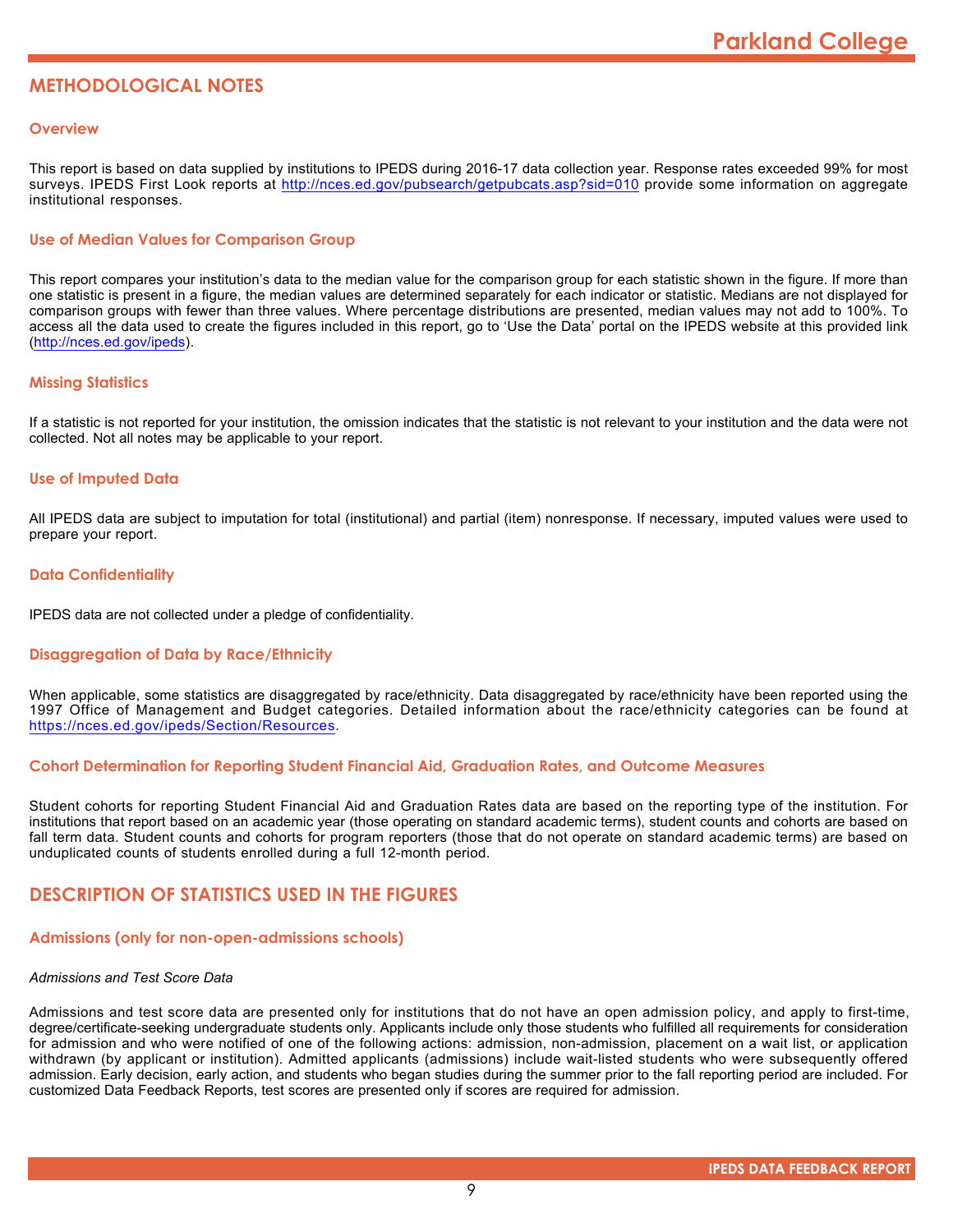#### **Student Enrollment**

#### *FTE Enrollment*

The full-time equivalent (FTE) enrollment used in this report is the sum of the institution's FTE undergraduate enrollment and FTE graduate enrollment (as calculated from or reported on the 12-month Enrollment component). Undergraduate and graduate FTE are estimated using 12-month instructional activity (credit and/or contact hours). See "Calculation of FTE Students (using instructional activity)" in the IPEDS Glossary at <https://surveys.nces.ed.gov/ipeds/VisGlossaryAll.aspx>.

#### *Total Entering Undergraduate Students*

Total entering students are students at the undergraduate level, both full- and part-time, new to the institution in the fall term (or the prior summer term who returned in the fall). This includes all first-time undergraduate students, students transferring into the institution at the undergraduate level, and non-degree/certificate-seeking undergraduates entering in the fall. Only degree-granting, academic year reporting institutions provide total entering student data.

#### **Charges and Net Price**

#### *Average Institutional Net Price*

Average net price is calculated for full-time, first-time degree/certificate-seeking undergraduates who were awarded grant or scholarship aid from the federal government, state/local government, or the institution anytime during the full aid year. For public institutions, this includes only students who paid the in-state or in-district tuition rate. Other sources of grant aid are excluded. Average net price is generated by subtracting the average amount of federal, state/local government, and institutional grant and scholarship aid from the total cost of attendance. Total cost of attendance is the sum of published tuition and required fees, books and supplies, and the average room and board and other expenses.

For the purpose of the IPEDS reporting, aid awarded refers to financial aid that was awarded to, and accepted by, a student. This amount may differ from the aid amount that is disbursed to a student.

#### **Retention, Graduation Rates, and Outcome Measures**

#### *Graduation Rates and Transfer-out Rate*

Graduation rates are those developed to satisfy the requirements of the Student Right-to-Know Act and Higher Education Act, as amended, and are defined as the total number of individuals from a given cohort of full-time, first-time degree/certificate-seeking undergraduates who completed a degree or certificate within a given percent of normal time to complete all requirements of the degree or certificate program; divided by the total number of students in the cohort of full-time, first-time degree/certificate-seeking undergraduates minus any allowable exclusions. Institutions are permitted to exclude from the cohort students who died or were totally and permanently disabled; those who left school to serve in the armed forces or were called up to active duty; those who left to serve with a foreign aid service of the federal government, such as the Peace Corps; and those who left to serve on an official church mission.

A further extension of the traditional Graduation Rates (GR) component which carries forward 100% and 150% graduation rates data previously reported in the GR component is the Graduation Rates 200% (GR200) component, which request information on any additional completers and exclusions from the cohort between 151% and 200% normal time for students to complete all requirements of their program of study.

Transfer-out rate is the total number of students from the cohort who are known to have transferred out of the reporting institution (without earning a degree/award) and subsequently re-enrolled at another institution within the same time period; divided by the same adjusted cohort (initial cohort minus allowable exclusions) as described above. Only institutions with a mission that includes providing substantial preparation for students to enroll in another eligible institution are required to report transfers out.

#### *Retention Rates*

Retention rates are measures at which students persist in their educational program at an institution, expressed as a percentage. For fouryear institutions, this is the percentage of first-time bachelors (or equivalent) degree-seeking undergraduates from the previous fall who are again enrolled in the current fall. For all other institutions this is the percentage of first-time degree/certificate-seeking students from the previous fall who either re-enrolled or successfully completed their program by the current fall. The full-time retention rate is calculated using the percentage of full-time, first-time degree/certificate-seeking undergraduates, while the part-time rate is calculated using the percentage of part-time, first-time degree/certificate-seeking undergraduates.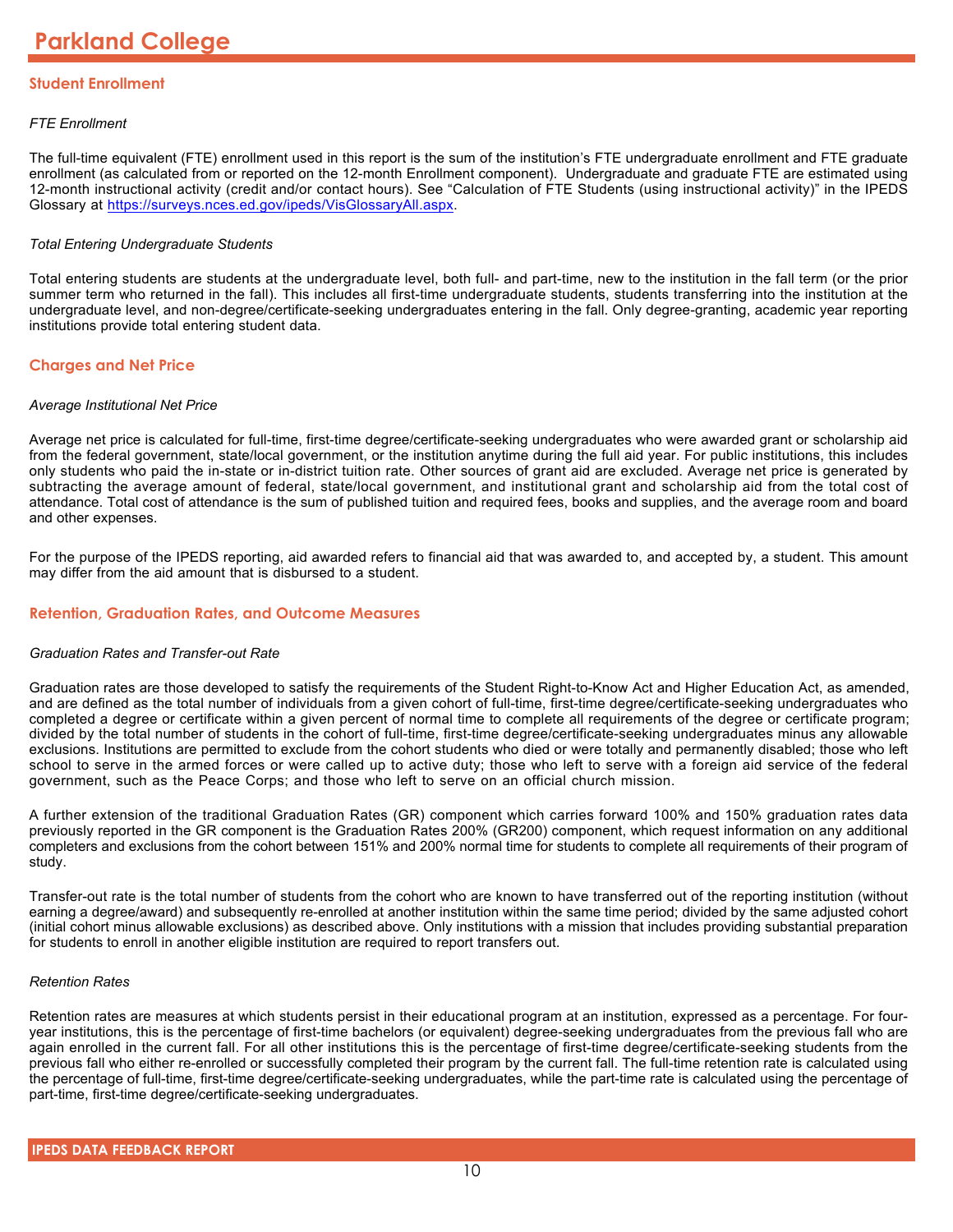#### *Outcome Measures Data*

Alternative measures of student success are reported by degree-granting institutions to describe the outcomes of degree/certificate-seeking undergraduate students who are not only first-time, full-time students, but also part-time attending and non-first-time (transfer-in) students. These measures provide the 6-year and 8-year award-completion rates after entering an institution, which is calculated by dividing the number of total awards at 6- or 8-year status points divided by the adjusted cohort. The initial cohort can be revised and take allowable exclusions resulting in an adjusted cohort. The type of award is not reported, but institutions report the first award earned by the student at each status point. For students who did not earn an undergraduate award after 8-years of entry, the enrollment statuses are reported as either still enrolled at the institution, subsequently transferred out of the institution, or status unknown. Unlike the Graduation Rates data, all reporting institutions must report on their transfer outs regardless if the institution has a mission that provides substantial transfer preparation.

#### **Finance**

#### *Core Revenues*

Core revenues for public institutions reporting under GASB standards include tuition and fees; government (federal, state, and local) appropriations and operating and nonoperating grants/contracts; private gifts, grants, and contracts (private operating grants/contracts plus gifts and contributions from affiliated entities); sales and services of educational activities; investment income; other operating and nonoperating sources; and other revenues and additions (capital appropriations and grants and additions to permanent endowments). "Other core revenues" include federal appropriations, sales and services of educational activities, other operating and nonoperating sources, and other revenues and additions.

Core revenues for private, not-for-profit institutions (and a small number of public institutions) reporting under FASB standards include tuition and fees; government (federal, state, and local) appropriations and grants/contracts; private gifts, grants/contracts (including contributions from affiliated entities); investment return; sales and services of educational activities; and other sources (a generated category of total revenues minus the sum of core and noncore categories on the Finance component). "Other core revenues" include government (federal, state, and local) appropriations, sales and services of educational activities, and other sources.

Core revenues for private, for-profit institutions reporting under FASB standards include tuition and fees; government (federal, state, and local) appropriations and grants/contracts; private grants/ contracts; investment income; sales and services of educational activities; and other sources (a generated category of total revenues minus the sum of core and noncore categories on the Finance component). "Other core revenues" include government (federal, state, and local) appropriations and other sources.

At degree-granting institutions, core revenues exclude revenues from auxiliary enterprises (e.g., bookstores and dormitories), hospitals, and independent operations. Non-degree-granting institutions do no report revenue from auxiliary enterprises in a separate category, and thus may include these amounts in the core revenues from other sources.

#### *Core Expenses*

Core expenses include expenses for instruction, research, public service, academic support, institutional support, student services, grant aid/scholarships and fellowships (net of discounts and allowances), and other functional expenses (a generated category of total expense minus the sum of core and noncore functions on the Finance component). Expenses for operation and maintenance of plant, depreciation, and interest are allocated to each of the other functions. Core expenses at degree-granting institutions exclude expenses for auxiliary enterprises (e.g., bookstores and dormitories), hospitals, and independent operations. Non-degree-granting institutions do not report expenses for auxiliary enterprises in a separate category and thus may include these amounts in the core expenses as other expenses. "Other core expenses" is the sum of grant aid/scholarships and fellowships and other expenses.

#### *Endowment Assets*

Endowment assets, for public institutions under GASB standards, and private, not-for-profit institutions under FASB standards, include gross investments of endowment funds, term endowment funds, and funds functioning as endowment for the institution and any of its foundations and other affiliated organizations. Private, for-profit institutions under FASB do not hold or report endowment assets.

#### *Salaries and Wages*

Salaries and wages for public institutions under GASB standards and private (not-for-profit and for-profit) institutions under FASB standards, include amounts paid as compensation for services to all employees regardless of the duration of service, and amounts made to or on behalf of an individual over and above that received in the form of a salary or wage.